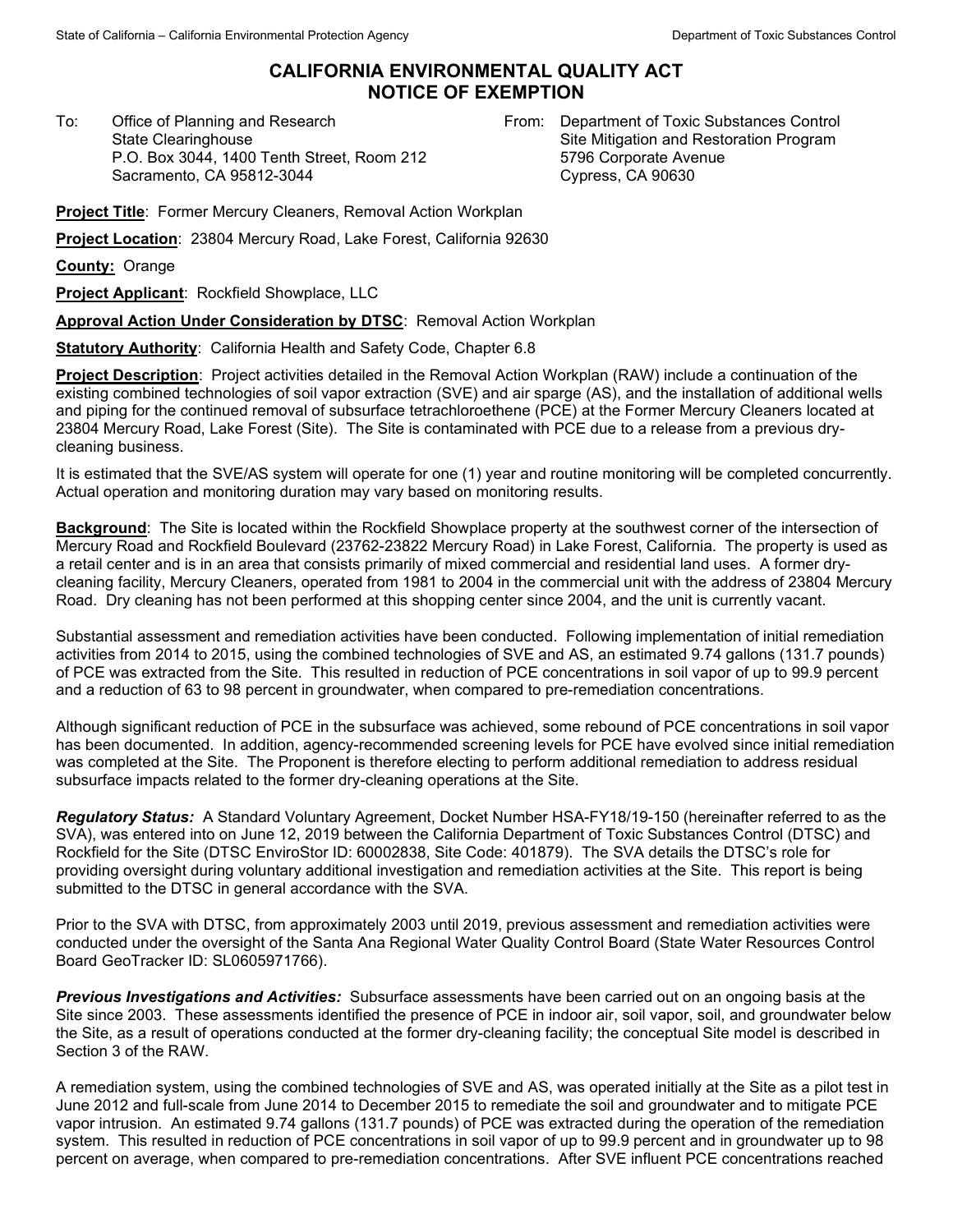asymptotic levels and minimal rebound of PCE concentrations was documented in the SVE system influent and in soil vapor probes during a rebound test in March 2016, the remediation system equipment was subsequently removed from the Site.

Although significant reduction of PCE in the subsurface was achieved, after a replacement soil vapor probe (SVP-2R) was installed, rebound of PCE concentrations in soil vapor has been documented on the north side of the structure. In addition, over the years since the initial remediation efforts, environmental agency-recommended screening levels have evolved and are now more conservative. The Proponent is therefore electing to perform additional remediation.

A network of eight groundwater monitoring wells (MW-1 through MW-8) are present on Site and downgradient of the Site and are monitored on a quarterly basis. A network of triple-nested soil vapor probes (SVP-1 through SVP-7, SVP-10 through SVP-12, and SVP-2R) and two shallow, single-depth soil vapor probes (SVP-8 and SVP-9) are also present on Site.

**Project Activities**: The following components will be designed and installed:

- Additional wells A California-licensed driller with a valid C57 classification would be retained to install the following SVE and AS wells using a hollow stem auger drill rig.
	- o Two triple-nested SVE wells: SVE-7, within the vicinity of soil vapor probe SVP-2R, and SVE-8, northwest of unit 23798
	- o One AS well (AS-5), near groundwater monitoring wells MW-2 and MW-5
- Remediation equipment:
	- o Compressor to inject ambient air into AS wells
	- o Vacuum system to extract soil vapor
	- $\circ$  Vapor treatment consisting of vessels filled with granular activated carbon (GAC)
	- $\circ$  Noise control measures to meet the City of Lake Forest Noise Ordinance requirements

Piping would be used to connect the new SVE and AS wells through trenches into the existing trench area which directs piping aboveground into the vacant unit (23804). The piping would then be connected to the existing manifold within the treatment compound area, to be connected to the SVE/AS remediation equipment. The amount of conveyance piping and total feet of trenching needed will depend on the final SVE trenching and plumbing design. The surface of the trenches in front of the building would be finished with concrete or asphalt to match the existing ground surface.

An existing chain link fence and bollard poles are already installed to maintain the security of the equipment area. An appropriate electrical power connection also exists for proposed equipment. The SVE equipment (vacuum/blower, noise controls, knockout vessel, carbon vessels, and other appurtenances) will be installed within the existing, fenced remediation equipment compound. Identification tags and emergency contact information will be displayed on the remediation equipment compound.

*Required Permits:* The Orange County Well Ordinance (Ordinance No. 2607) requires that a permit be obtained prior to the construction of any well. Orange County Health Care Agency (OCHCA) is responsible for enforcement of the well ordinance. Rincon will obtain a "probe survey permit" from OCHCA for installation of the proposed SVE and AS wells.

In addition, pursuant to California law, the proposed drilling locations will be marked by Rincon personnel, and Underground Services Alert of Southern California (also known as DigAlert) will be notified at least 48 hours prior to commencement of field work. If utilities are located near the proposed drilling locations, Rincon will adjust the locations to avoid the utilities.

The South Coast Air Quality Management District (SCAQMD) is the regulatory agency responsible for permitting air emissions resulting from vapor extraction remediation projects. A permit to construct and operate the SVE system will be obtained from the SCAQMD, pursuant to SCAQMD Rules 201, 203, and 1401.

Some portable SVE equipment are already permitted by the SCAQMD to operate at multiple locations ("various locations" permit) and could be operated at the Site for up to 1 year; otherwise, a site-specific fixed-location permit would be required. Turnaround time for permitting can vary from less than 1 month if using an existing various-locations permit to up to 3 to 6 months to obtain a fixed-location permit.

Following completion of the removal action and in consultation with DTSC, the use of a Land Use Covenant (LUC) with Environmental Restrictions, per California Civil Code Section 1471, would be evaluated. If an LUC is determined to be required, the Proponent will work with DTSC to determine appropriate restrictions on future property use or development for the LUC. The LUC would be recorded with the County of Orange.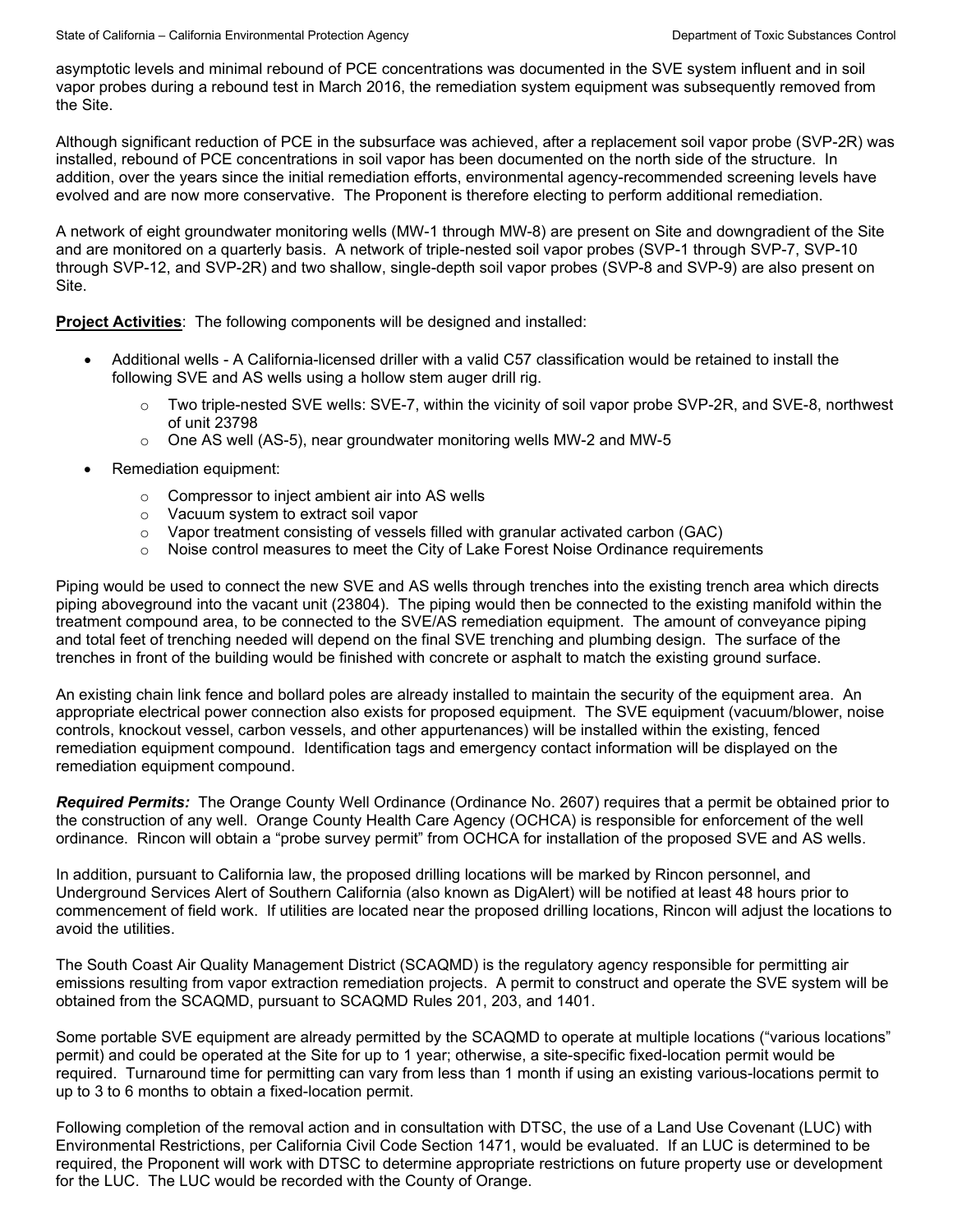State of California – California Environmental Protection Agency **Department of Toxic Substances Control** Department of Toxic Substances Control

Although not anticipated, in the event biological, cultural, or historical resources are discovered during project activities, work will be suspended while a qualified biologist or cultural or historical resource specialist assesses the area and arrangements are made to protect or preserve any resources that are discovered. If human remains are discovered, no further disturbance will occur in the location where the remains are found and the County Coroner will be notified pursuant to the Health and Safety Code, Chapter 2, Section 7050.5.

**Name of Public Agency Approving Project**: Department of Toxic Substances Control

## **Name of Person or Agency Carrying Out Project**: Rockfield Showplace, LLC

**Exempt Status**: Categorical Exemption: Categorical Exemption: [CCR Title 14, Sec. 15330]

Minor Actions Take to Prevent, Minimize, Mitigate or Eliminate the Release or Threat of Release of a Hazardous Waste or Hazardous Substance.

## **Reasons Why Project is Exempt**:

- 1. The project is a minor action designed to prevent, minimize, stabilize, mitigate or eliminate the release or threat of release of hazardous waste or hazardous substances.
- 2. The project is a removal action that will not exceed \$1 million in cost.
- 3. The project does not involve the onsite use of a hazardous waste incinerator or thermal treatment unit or the relocation of residences or businesses and does not involve the potential release into the air of volatile organic compounds as defined in Health and Safety Code Section 25123.
- 4. The project will be consistent with applicable state and local environmental permitting requirements. A permit will be needed from the SCAQMD for the SVE system and the OCHCA for the wells/probes.
- 5. The exceptions pursuant to Cal. Code Rags., tit. 14, § 15300.2 have been addressed as follows:
	- − Cumulative Impact. The project will not result in cumulative impacts because it is designed to be a short-term, final remedy that would not lead to a succession of projects of the same type in the same place over time.
	- − Significant Effect. The environmental safeguards and monitoring procedures that are enforceable and made a condition of project approval will prevent unusual circumstances from occurring so that there is no possibility that the project will have a significant effect on the environment.
	- Scenic Highways. The project will not damage scenic resources, including but not limited to, trees, historic buildings, rock outcroppings, or similar resources, because it is not located within view of a highway officially designated as a state scenic highway.
	- − Hazardous Waste Sites. The project is not located on a site which is included on any list compiled pursuant to Section 65962.5 of the Government Code.
	- − Historical Resources. The project is not expected to cause a substantial adverse change in the significance of a historical resource because none are anticipated; however, outreach to potentially interested Native American tribes is being conducted and every effort will be made to ensure any expressed concerns are addressed.

The administrative record for this project is available to the public by appointment at the following location:

Department of Toxic Substances Control Site Mitigation and Restoration 5796 Corporate Avenue Cypress, California 90630

Additional project information is available on EnviroStor:

[https://www.envirostor.dtsc.ca.gov/public/profile\\_report.asp?global\\_id=60002838](https://www.envirostor.dtsc.ca.gov/public/profile_report.asp?global_id=60002838)